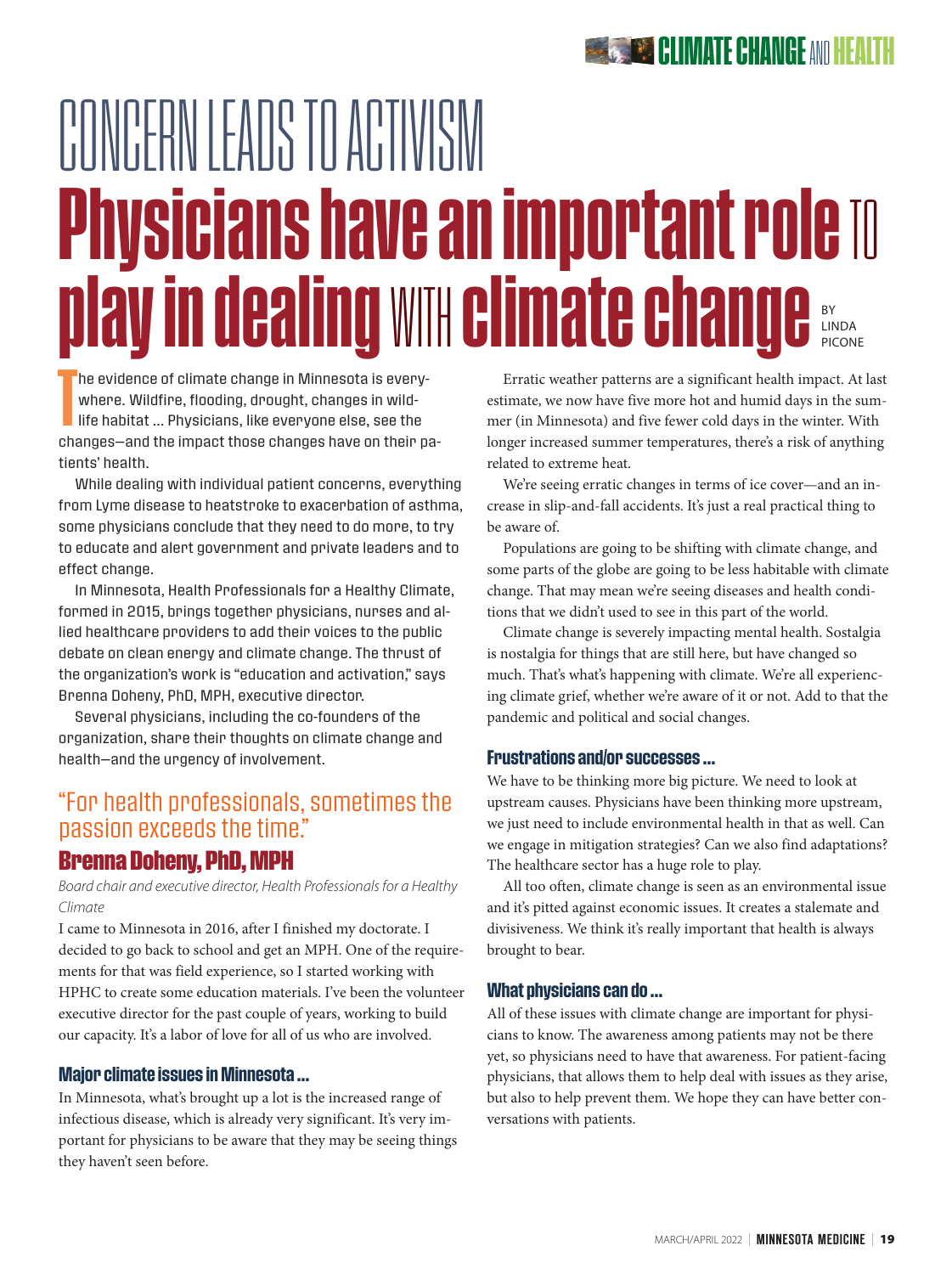## **CLIMATE CHANGE AND HEALTH BEAT**

"In medicine, we're trying to save people, trying to save ourselves. We work for our legacies … and it's all going to be washed away like coastal real estate, unless we take action now."

## Bruce Snyder, MD, FAAN

*Clinical professor of Neurology, retired Co-founder, Health Professionals for a Healthy Climate*



Back in the '90s, I saw *An Inconvenient Truth*, the movie by Al Gore. It got my interest and my concern. I was busy, I was in practice, but I began to read more about climate change on my own. The more I read, the more concerned I got. I began volunteering with organizations like the Sierra Club, Citi-

zens Climate Lobby (CCL) and the MN Environmental Partnership.

At a CCL regional meeting, I met other physicians and nurses who were worried about the health aspects of climate change. We felt that it would be important to spread the word among health professionals and get them involved.

 In 2017, the Minnesota Pollution Control Agency held hearings on the issue of permits for Enbridge Pipeline 3. I testified about the health impacts of the pipeline and the highly toxic material it carried.

#### Major climate issues in Minnesota …

In recent years, political gridlock at the federal and state levels has seriously slowed action on climate and energy issues. For example, I feel the reluctance of the Walz administration to deny approvals for Line 3 goes back to the fraught situation in the Minnesota Legislature. Unfortunately, for now, many members of the Republican Party have largely chosen to block sound climate action.

#### Frustrations and/or successes …

A lot of research is going on and scientific and technological advances will help stabilize the climate crisis.

The COVID epidemic has amply demonstrated what rapid surges in care demands can mean. Climate-related disasters and fossil fuel-related pollution are causing more physical and mental illness, more injuries and more damage to our facilities. Care systems and providers are taking this to heart and working for climate solutions.

Six or seven years ago, climate change was rarely discussed outside of environmental circles. Now it's an issue in political campaigns at every level and a daily topic in the news.

However, time is short. Every year, every season, climate events are taking a larger financial and human toll. Our leaders, corporate and political, must take urgent action. If you're a corporate exec and you're only looking at your next fiscal year, then maintaining your business plan regardless of the environment makes sense. But if you take a longer perspective, then dealing now with climate change makes sense.

#### What physicians can do …

Those of us in healthcare have a solemn responsibility to protect the health of our patients and communities. We have considerable political and financial influence and a position of authority. Our institutional leaders could take important action such as reevaluating political allegiances in order to advance sound climate policies. We understand what's going on. The question is, will we take bold action now before it is too late?

## "Physicians do have a respected voice in the community and they need to become more advocates with their community leaders and at the state level. They need to be speaking out."

## Mike Menzel, MD

*Anesthesiologist, retired Co-founder, Health Professionals for a Healthy Climate*



I think the first thing that alarmed me was when James Hanson reported in 1988 that the greenhouse effect had been detected and it was changing the climate now. That alarmed me, and I've been concerned ever since.

There are also a couple of personal events related to climate change: My

grandson, who lives in St. Paul and has a history of asthma, really was affected by the western and northern wildfire smoke that settled in the Twin Cities in 2014. He had an exacerbation of his asthma that required hospitalization. Also, a good friend of mine died of a heatstroke while working outdoors in northern Minnesota on a very hot humid day.

#### Major climate issues in Minnesota …

Here in Minnesota, that means higher mean temperatures with resultant heat stress, drought, mega-rains, air pollution. Also, vector-borne diseases like Lyme and West Nile are being reported much more frequently and these vectors are moving farther north due to warmer temperatures. When I was a medical student in the '70s, vector-borne illness was an uncommon disease but now it's being reported in every Minnesota county.

I have my own personal climate grief, which I share with my wife, for three hobbies we enjoy: fly fishing, where we're seeing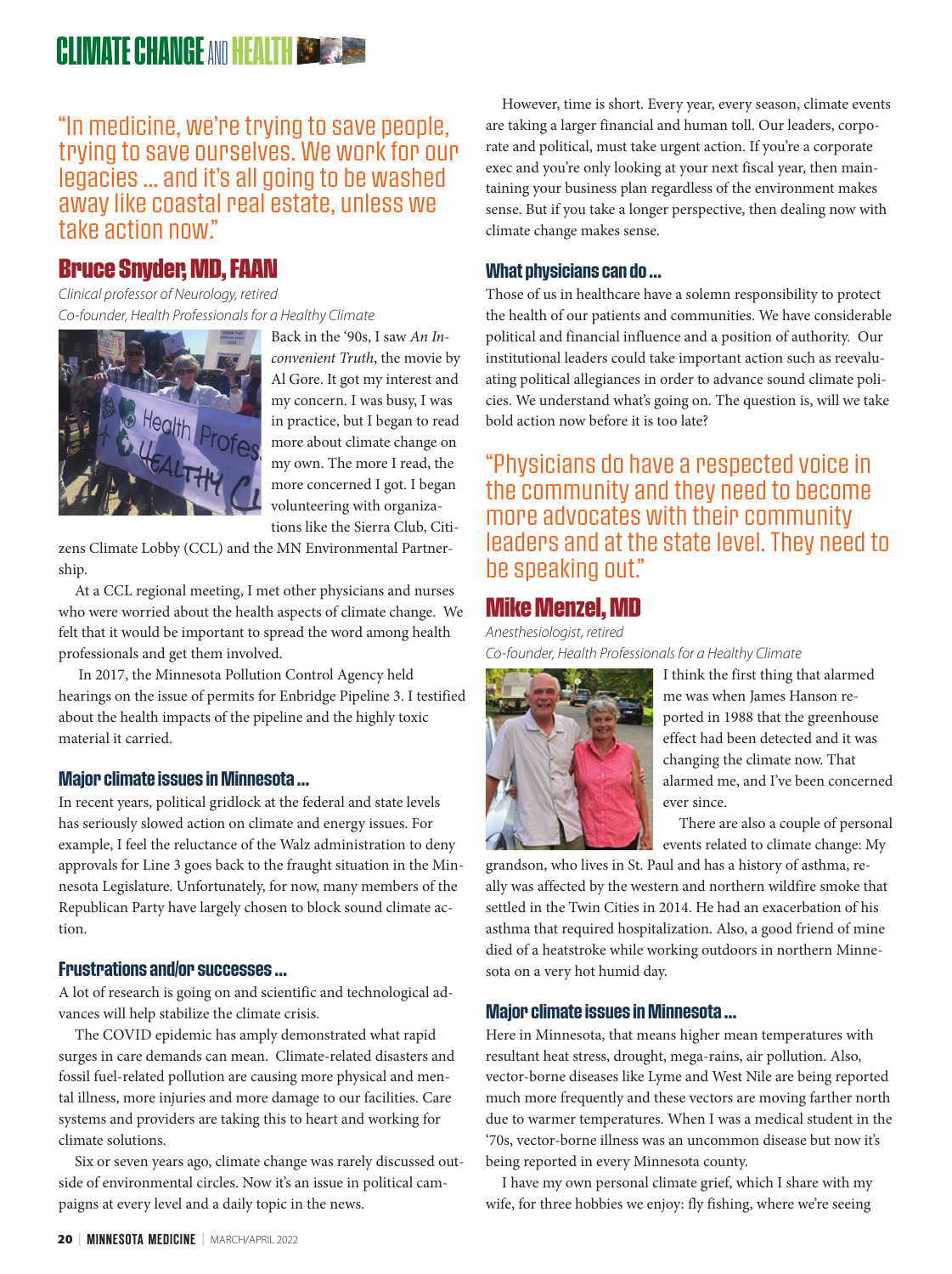some Western fisheries are being closed mid-summer because of drought and heat; cross-country skiing, where there's definitely a lack of reliable snow in Minnesota—January temperatures have risen 9 degrees in the last 40 years; and birdwatching, where the numbers of virtually all species of birds are declining rapidly due to habitat loss and climate change.

#### Frustrations and/or successes …

The bulk of my energy around health and climate change is with Health Professionals for a Healthy Climate. Our vision is to protect and improve human health by addressing climate health. We also are also razor-focused on health equity by recognizing the disproportionate climate change effects on the BIPOC community.

We do advocacy work at the state Capitol by meeting with legislators when they're in session and testifying at committee hearings. We encourage them to support bills that are centered around clean energy and sustainability. We've had some successes in the Minnesota House, which has passed several important bills such as 100% renewable energy by 2030. Unfortunately, many of these bills didn't even get a hearing in the Senate last year, but we remain optimistic that significant climate legislation will pass this session.

#### What physicians can do …

Talk to their patients about how they are being affected by climate change. I believe almost everyone has a climate story to share.

"We're trained to use evidence and facts and data, but that is not as compelling to legislators. Stories can change hearts and minds."

## Rep. Kelly Morrison, MD

*OB/GYN*

*Assistant majority leader, Minnesota House, representing Chanhassen, Deephaven, Mound and Excelsior*



One of the reasons I ran for office in the first place is that I have been so concerned about the growing skepticism about science and expertise in our politics and in our culture in general. I didn't know how to address that other than try-

ing to debunk things in one-on-one discussions with my patients.

I requested to be on the Health and Human Services committees and Environment and Natural Resources committees with those ideas in mind. I serve on the Climate Action Caucus in the House, which is a group of legislators very concerned about

### CODE BLUE FOR PATIENT EARTH: Pathways to Resilience

Health Professionals for a Healthy Climate and the University of Minnesota School of Nursing are hosting a conference on climate change and health, April 22–23. The evening of April 22 will include general overviews and an invitation for attendees to come together. On April 23, there will be focused sessions on climate justice, climate-smart healthcare and mental health in the climate crisis.

For more information and registration, https:// hpforhc.org/codeblue/.

climate change. Minnesota is one of the fastest-warming states in the country, so we have to address it urgently.

I am the only physician in the House currently; I need to be a voice for public health. The big neglected part of the discussion of climate change is the public health impact.

#### Major climate issues in Minnesota …

Here we sit on this wealth of clean water—Lake Superior has 11% of the world's fresh water—and we are living in a time of accelerated climate change and we are already seeing and will continue to see more water scarcity. I think we need a state water policy. We need to be protecting that water resource.

The idea of doing copper-sulfide mining in our state is a big threat to our water supply. We have never done that kind of mining in our state before. We already know that 10% of babies born on the North Shore have unhealthy levels of mercury in their blood when they're born. One of the effects of this kind of mining is leaching heavy metals into the water, so we will only make that situation worse.

#### Frustrations and/or successes …

We have had extreme weather events over the last couple of years with fires and flooding and extreme heat. People are starting to feel it in their daily lives in a way that makes it more real and palpable and understandable.

Unfortunately, the whole subject has been politicized. I wish we could get away from that so we could just have fact-based conversations so we could come up with the best solutions, resilience and mitigation strategies to handle this future that is here and accelerating.

I do feel hopeful. There's a lot of evidence that even people who used to be very skeptical about the existence of climate change are accepting that it is happening and are starting to be more open to talking about solutions.

We're seeing medical students being more involved in public advocacy. We have these unbelievable young people training to become physicians at the University of Minnesota and they get it, they understand that they have to advocate outside of the four walls of the exam room or the operating room.